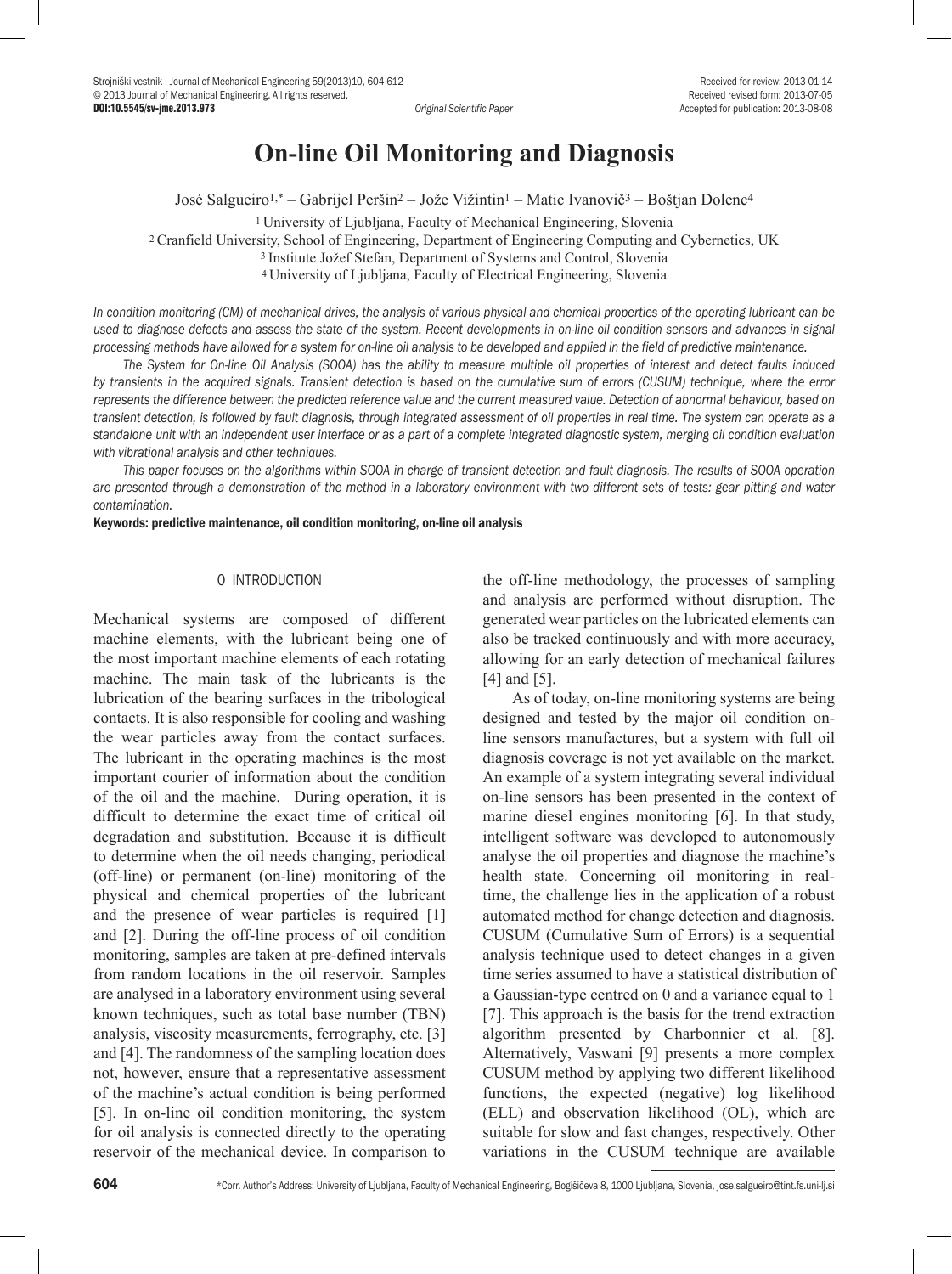in Basseville and Nikiforov [7], with theoretical justification.

In Section 1, a multisensory oil monitoring unit (ISU) that is able to measure the fault-indicative oil properties on-line will be presented. This will be followed by a detailed description of intelligent algorithms behind the assessment of lubricant condition. Section 2 is reserved for the experimental evaluation of the SOOA system, including two sets of tests: pitting and water contamination.

1 DESCRIPTION OF THE SYSTEM FOR ON-LINE OIL ANALYSIS

#### 1.1 Architecture

Fig. 1 shows the system for on-line oil analysis (SOOA), which consists of three main parts: an integrated sensor unit (ISU), an analysis environment (AE), and a maintenance centre (MC).



Fig. 1. *Architecture of the system for on-line oil analysis: (1) electromotor pump; (2) hydraulic valve; (3a) to (3c) on-line oil monitoring sensors; (4) smart node; (5) database; (6) programmable device; (7) server; (8) display screens*

#### 1.2 Integrated Sensor Unit (ISU)

The Integrated Sensor Unit (ISU) is connected directly to the oil reservoir, Fig. 1a. The ISU includes an electromotor pump (1), a hydraulic security valve (2) and a set of on-line oil monitoring sensors (3a) to (3c). The sensors are able to measure on-line the oil temperature, relative water content and relative dielectric constant, calculate the generated mass of wear particles, and perform counting of ferrous and non-ferrous particles. The counted particles are divided into five size classes and grouped into two main sets, small and large-sized [10]. For data communication, the ISU unit includes the smart node (SN) unit (4). SN unit is a general programmable platform, responsible for data acquisition and communication with the analysis environment (AE) shown in Fig. 1b. Communication is done wirelessly. Details regarding SN are presented in [11].

# 1.3 Analysis Environment

As shown in Fig. 1b, the AE consists of a database (DB) (5) and programmable device (6), such as a computer or laptop. The data processed in the AE is also sent to the main server (7) in the MC. The MC's personnel are able to remotely consult the results provided by the SOOA system over digital display screens  $(8)$ .

The AE is a digital platform designed to evaluate the current oil, wear particles and machine condition based on the measured oil properties and wear particle analysis. In the AE, a graphical user interface (GUI) and a diagnostics module (DM) are included (Fig. 2).



Fig. 2. *Architecture of the Analysis Environment*

From the DB, the data is channeled for processing at the DM. The main purpose of the DM is to analyse the data from the DM and perform an evaluation of the oil and particles in the oil.

The diagnostics module includes two algorithms: a change detection algorithm (CDA) and a decision algorithm (DA).

# 1.3.1 *Change Detection Algorithm (CDA)*

The CDA is a tool developed in MATLAB to identify trend changes in a series of data  $x(t_i)$ ,  $i = 1, ..., N$ , acquired from on-line sensors and stored in the database. Besides identification of changes, CDA is also able to classify these changes in comparison to the acquired signal's history.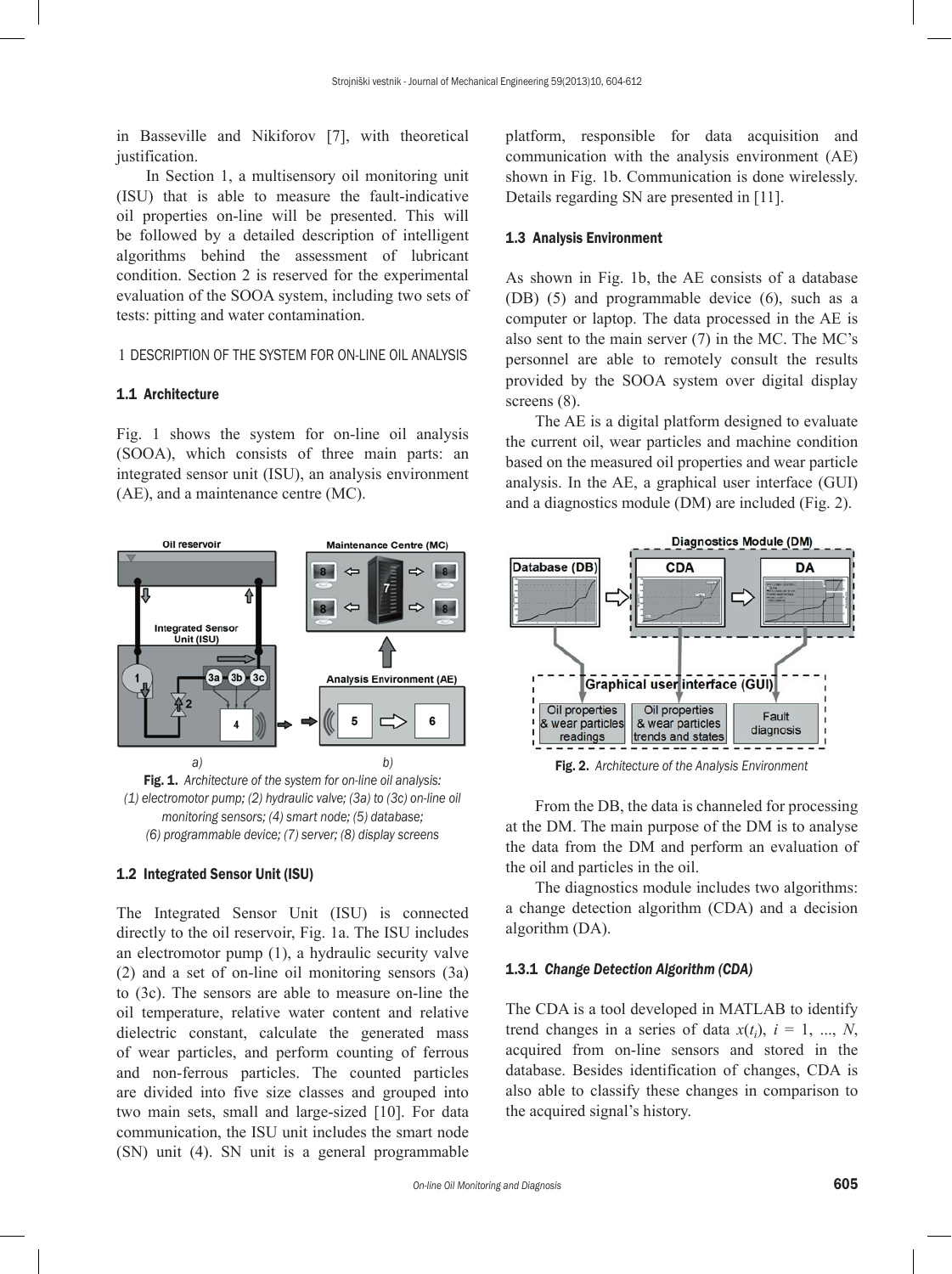#### 1.3.1.1 *Data Acquisition and Normalization*

At any given instant  $t = t_n$ , a vector of the acquired signal, containing the last *N* samples, is set up, i.e.  $X(t_n) = [x(t_{n-(N-1)}), \ldots, x(t_n)],$  which is called the current data vector. The current data vector is normalized in the following form  $N(t_n) = [x^*(t_{n-(N-1)}), \ldots, x^*(t_n)].$  Each value of the normalized vector  $x^*(t_j)$  is calculated by using the root mean square  $(RMS(X_n))$  and average  $(X_n)$  value as follows:

$$
x^*(t_j) = \frac{x(t_j) - \overline{X_n}}{RMS(X_n)}.
$$
 (1)

# 1.3.1.2 *Evaluation of Trends*

Quantitative evaluation of the trend is based on evaluating the linear approximation of the time series  $X(t_n)$ . A linear trend model is defined as:

$$
f(t_n) = a_0 + a_1 t, \quad t \in [t_{n-(N-1)}, t_n].
$$
 (2)

In Eq. (2),  $a_0$  is the value at the origin and  $a_1$ the slope of the approximation. Both parameters are obtained by the least squares method [12]. The new vector  $F(t_n)$  of the approximated values is defined as  $F(t_n) = [f(t_{n-(N-1)}), \ldots, f(t_n)].$ 

Using Eq. (2), the normalized vector  $N(t_n)$  is modeled as  $F^*(t_n) = [f^*(t_{n-(N-1)}), \ldots, f^*(t_n)]$ . The linear regression parameters of  $F^*(t_n)$  are denoted  $a_0^*$  and  $a_1^*$  .

# 1.3.1.3 *Error and CUSUM Computation*

Having determined  $a_0^*$  and  $a_1^*$ , we predict the function values at  $t_{n+1}$  using Eq. (2). The extrapolated value  $f^*(t_{n+1})$  from the vector of the approximated values  $F(t)$  is compared with the extrapolated value  $f_R^*(t_{n+1})$ from the vector of the approximated values  $F_R(t)$ . The vector  $F_R(t)$  was calculated from the reference vector  $X_R(t)$ . How to obtain the reference vector  $X_R(t)$  will be detailed later in this section.

An error  $e(t_n)$  is obtained as the difference between the two extrapolated values:

$$
e(t_n) = f^*(t_{n+1}) - f^*_R(t_{n+1}).
$$
\n(3)

The cumulative sum (CUSUM) technique, suggested by Charbonnier et al. [8], is used to decide whether the current trend complies with the reference trend. This is done by summing the error values, sample by sample. The CUSUM value  $E(t_n)$  is then given by:

$$
E(t_n) = e(t_n) + E(t_{n-1}).
$$
\n(4)

The CUSUM value  $E(t_n)$  is used to classify how the reference trend and current trend comply with each other. Classification is divided in three stages: acceptable, warning and unacceptable:

- $0 \leq |E(t_n)| \leq Th_1$ : Acceptable;
- 
- $Th_1 < |E(t_n)| \le Th_2$ : Warning;<br> $|E(t_n)| > Th_2$ : Unacceptable.  $| E(t_n) | > Th_2$ :

When the CUSUM value *E*(*t*) exceeds the threshold  $Th_2$ , i.e. the unacceptable stage, a new reference vector  $X_R(t)$  must be set. The new reference vector  $X_R(t)$  contains the acquired signal values  $x(t)$ , when  $E(t)$  is between the thresholds  $Th_1$  and  $Th_2$ , i.e. the warning stage.

# 1.3.1.4 *Classification of Trends*

The new reference vector  $X_R(t)$  which is set with the acquired values  $x(t)$ , will be modeled according to Eq. (2). The parameter  $a_1$ , Eq. (2), is transformed into reference slope  $a_{1R}$ . The current state of the signal is classified with one of the so-called trend states presented in Table 1.

| <b>Table 1.</b> Definition of the trend states |
|------------------------------------------------|
|                                                |

| Trend state                |    | <b>Trend limits</b> |           |  |
|----------------------------|----|---------------------|-----------|--|
|                            | S  | from                | to        |  |
| "Changing (increasing)"    | 3  | 0+                  | $+\infty$ |  |
| "Unchanging (increasing)"  | 2  | O-                  | $Q+$      |  |
| "Stabilizing (increasing)" |    | $Th_{0}$            | (J-       |  |
| "Stable"                   |    | $-Th_0$             | Tho       |  |
| "Stabilizing (decreasing)" | -1 |                     | $-Th_0$   |  |
| "Unchanging (decreasing)"  | -2 | -0+                 |           |  |
| "Changing (decreasing)"    | -3 | $-\infty$           |           |  |

The new trend state is determined by comparing  $a_{1R}$  and the former reference slope  $a_{1r}$ . The parameter  $a_{1r}$  is used to define the trend limits presented in Table 1, using two additional thresholds  $Th<sub>O</sub>$  and  $Th<sub>0</sub>$ ("Stable" and "Unchanging" thresholds, respectively).  $Th<sub>O</sub>$  can be set in terms of percentages. *Th*<sub>0</sub> is an absolute parameter which is set in CDA.  $Th_0$  should be measured and adjusted according to the oil property or wear particle number.  $Q$ – and  $Q$ <sup>+</sup> are the limits of the "Unchanging" trend state and are defined as follows:

$$
Q^{+} = a_{1r} + 0.5(a_{1r} \cdot Th_Q),
$$
  
\n
$$
Q^{-} = a_{1r} - 0.5(a_{1r} \cdot Th_Q).
$$
\n(5)

The possible transitions from one trend state to another have their restrictions. Fig. 3 shows which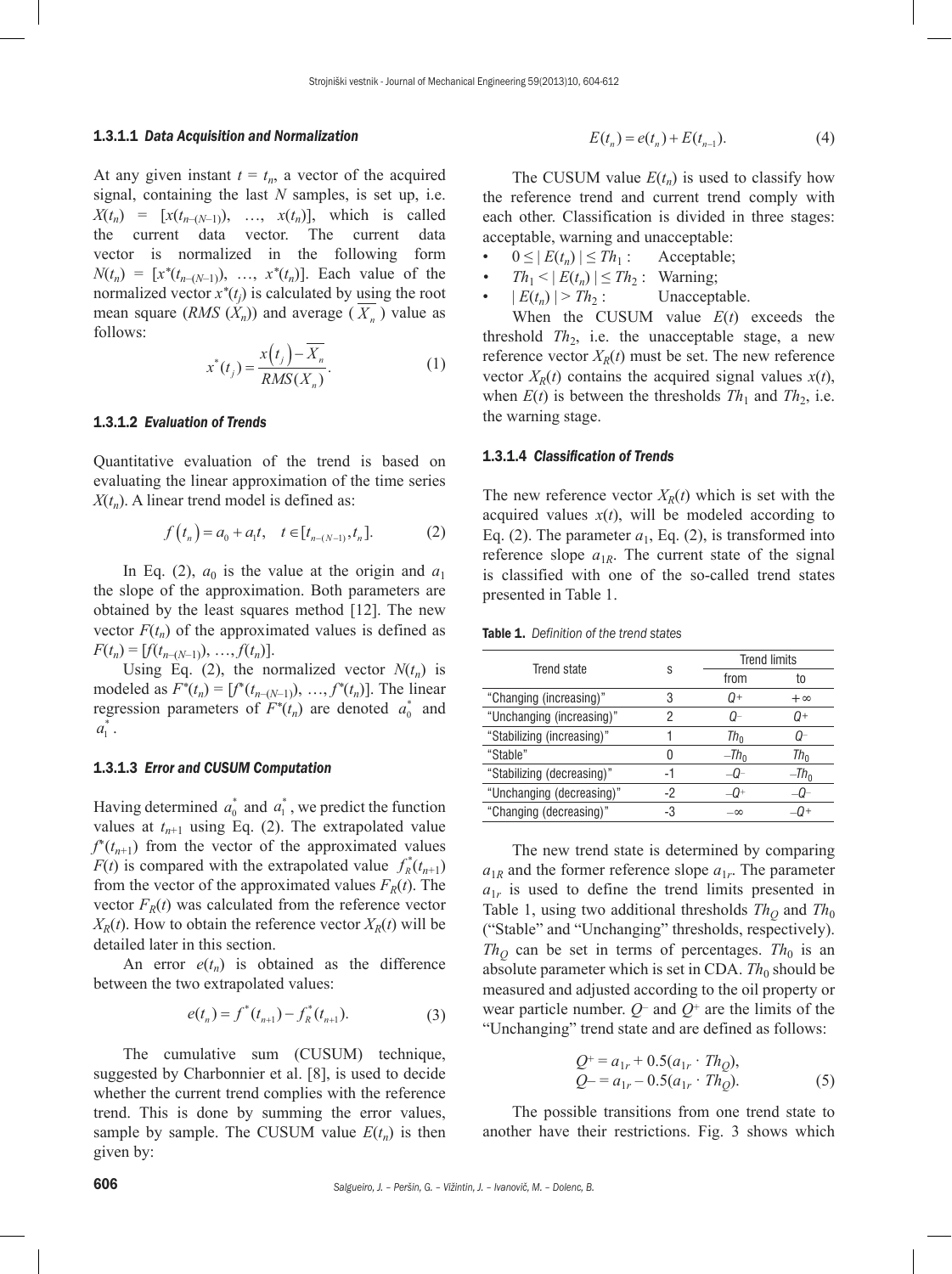transitions are possible, depending on the original trend state.



Fig. 3. *Trend state transition diagram*

The different transitions are coded by a letter and an index number (Fig. 3). The letter depends on the original trend state:  $A - "Stable"; S - "Stabilizing";$  $N -$  "Unchanging";  $C -$  "Changing". The index 0 indicates that no change in the trend state occurred. When the indexes are larger than 0 this indicates that the new trend state differs from the previous one.

# 1.3.1.5 State-Transition Vector Definition

The state-transition (**ST**) vector is defined as  $ST = [st(1), st(2), ..., st(M)].$  The *st* values, i.e. statetransition indicators, are the trend state values *s* presented in Table 1 that are relevant for signal shape recognition. For recognition to be possible via this method, repetition of *st* values within the **ST** vector are to be avoided – the trend state value  $s(t = t_n)$  will only be added to the **ST** vector if it differs from the previous value *st*(M), i.e. if the transition index differs from 0, see the diagram in Fig. 3:

if 
$$
s(t = t_n) \neq st(M)
$$
 then  $ST = [st_1, st_2, ..., st_M, s(t_n)]$ . (6)

In order to eliminate false alarms due to temporary variations in the targeted oil property or wear particle count, the output of the  $s(t_n)$  value as the latest statetransition value *st* is purposely delayed. The *st* value is only kept if  $s(t_n)$  remains unchanged for a certain pre-chosen amount of time.

If the signal returns to a "Stable" state, then the ST vector is reset:

if 
$$
s(t = t_n) = 0
$$
 then  $ST = [0]$ . (7)

#### 1.3.2 *Decision Algorithm (DA)*

The DA is a tool developed in MATLAB which uses the information provided by CDA to recognize modeled transient shapes of the signals, which are fault indicative and perform fault diagnosis. DA includes a fault-modes table (FMT), shape recognition and fault diagnosis modules (Fig. 4).

The decision algorithm goes through all fault cases in the FMT to determine the probability of each. For the specific fault, DA checks the influence of all oil properties individually.

# 1.3.2.1 *FMT Table*

The FMT is a knowledge database that connects faulty events to identifiable transients for each individual oil property.

Table 2 shows which oil properties are indicative of a specific fault and how they evolve over time. Note that a fault-free case is included and can be used to assess if the mechanical system being diagnosed is performing under nominal conditions, i.e. if all oil properties are stable. A fault modes table has been established based on the theory and experimental work presented in [1], [5], [10] and [14] and predicts



Fig. 4. *Decision algorithm's process of fault diagnosis*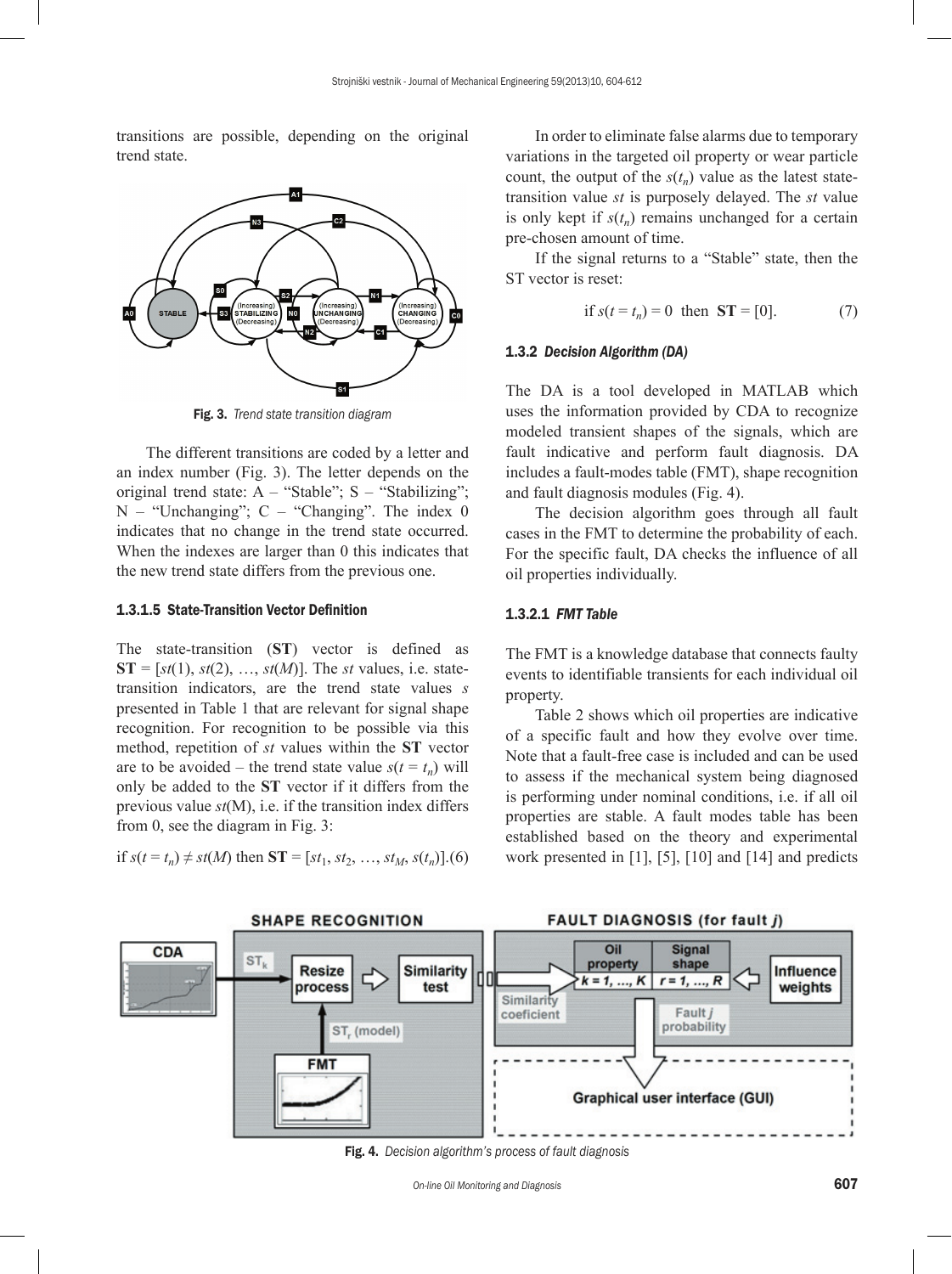|                |                       |                             | Oil property                            |                                         |                                             |                                             |
|----------------|-----------------------|-----------------------------|-----------------------------------------|-----------------------------------------|---------------------------------------------|---------------------------------------------|
| Temperature    | Rel. water<br>content | Rel. dielectric<br>constant | Ferrous part.<br>count<br>(small-sized) | Ferrous part.<br>count<br>(large-sized) | Non-ferrous<br>part. count<br>(small-sized) | Non-ferrous<br>part. count<br>(large-sized) |
|                |                       |                             |                                         |                                         |                                             |                                             |
| (No influence) |                       | (No influence)              | (No influence)                          | (No influence)                          | (No influence)                              | (No influence)                              |
| (No influence) | (No influence)        |                             | (No influence)                          | (No influence)                          | (No influence)                              | (No influence)                              |
| (No influence) | (No influence)        | (No influence)              |                                         |                                         | (No influence)                              | (No influence)                              |
| (No influence) | (No influence)        | (No influence)              | (No influence)                          | (No influence)                          |                                             |                                             |
|                |                       |                             |                                         |                                         |                                             |                                             |

Table 2. *Fault-modes table* 

four possible fault events and one additional fault-free case.

# 1.3.2.2 *Shape Recognition*

From the CDA signal processing of oil property *k*, the corresponding state-transition vector  $ST_k$  is determined. From the FMT, a model for the signal shape  $r$  is also provided in the form of a statetransition vector **ST***r*. In order for the similarity test to be possible, these vectors have to be resized to the same length.

If  $ST_k$  and  $ST_r$  are composed of *N* and *M* elements, respectively, then these are resized into two new *L*-elements  $(L = N \times M)$  vectors. The scaling process is done by replicating and proportionally distributing the elements in the original **ST** into a new resized **ST***'* vector.

A sequence similarity test is then performed. For that, a binary scoring function is defined such that:

$$
\sigma\left(st_k\left(l\right),st_r\left(l\right)\right) = \begin{cases} 0, & st_k\left(l\right) \neq st_r\left(l\right) \\ 1, & st_k\left(l\right) \neq st_r\left(l\right). \end{cases} \tag{8}
$$

According to [15], the value of the alignment between the vectors  $ST'_{k}$  and  $ST'_{r}$  can be calculated by summing all scoring results from Eq. (8):

$$
A = \sum_{l=1}^{L} \sigma\left(st_k\left(l\right), st_r\left(l\right)\right).
$$
 (9)

In the end, the similarity coefficient is the ratio between the vector alignment value *A* and the number of elements of any of the resized vectors:

$$
sim(ST_k, ST_r) = \frac{A}{L}.
$$
\n(10)

#### 1.3.2.3 *Fault Diagnosis*

The result for the similarity test is inputted into the fault diagnosis process (Fig. 4). For each fault event defined in the FMT we perform a number *K* of similarity tests. *K* is the number of acquired signals from the on-line sensors (Fig. 4). The fault *j* probability is calculated with the following equation:

$$
p(j) = \sum_{k=1}^{K} \text{sim}_k \left( ST_k, ST_r \right) \times w_k, \tag{11}
$$

Where  $w_k$  is the influence weight of oil property  $k$ for the specific fault *j*. If all oil properties are equally influential in the identification of fault *j*, then  $w_k = 1/k$ . If not, then the summation of all  $w_k$  must still be equal to 1:

$$
\sum_{k=1}^{K} w_k = 1. \tag{12}
$$

The results for all fault probabilities  $p(j)$  are then shown on the Graphical User Interface (GUI) as a percentage (Fig. 5b).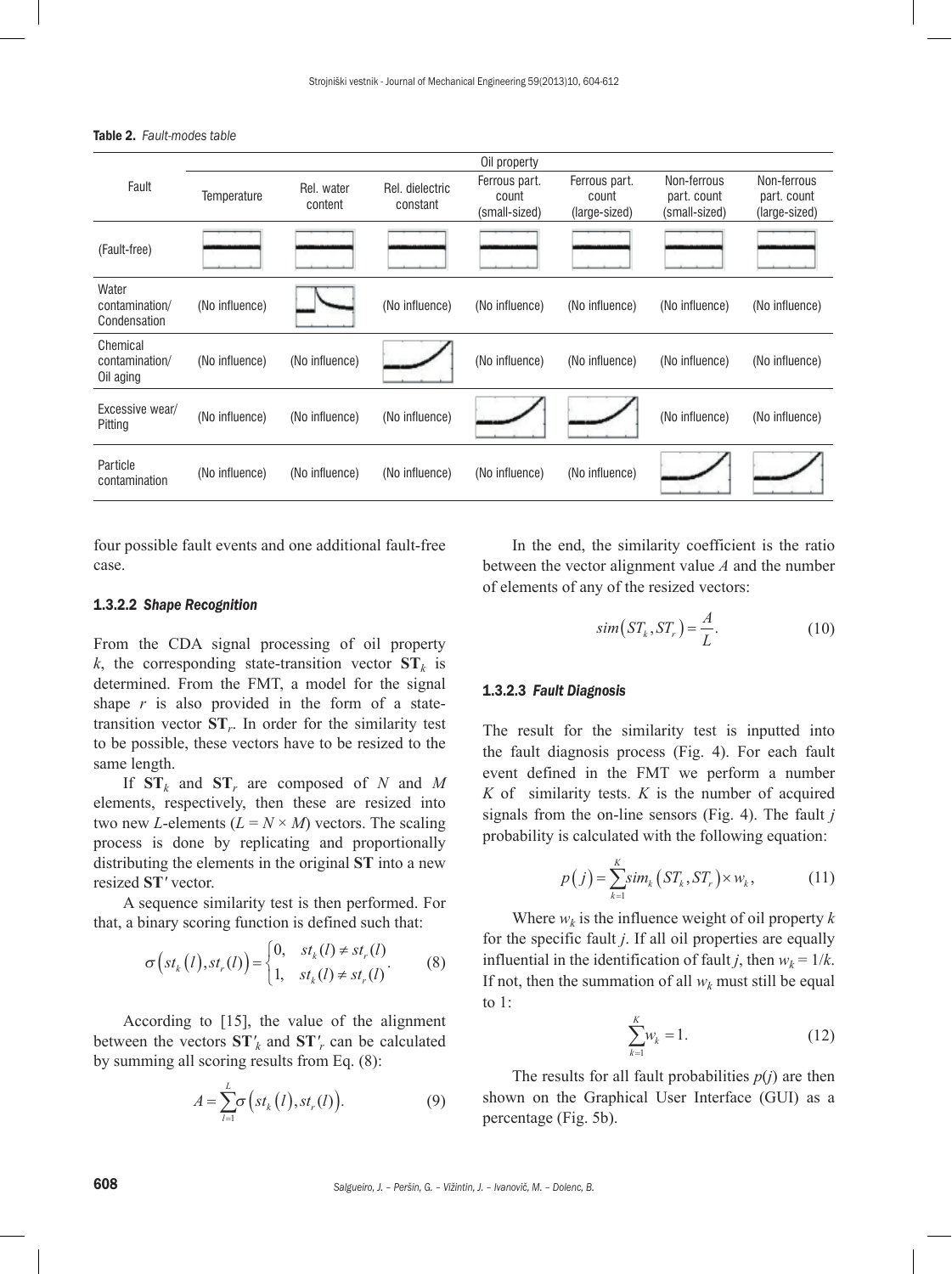

Fig. 5. *Graphical user interface; (1) acquired signal plot, (2) last value of the acquired signal, (3) rate of change for the acquired signal, (4) light indicator, (5) fault diagnosis subsection*

#### 1.3.3 *Graphical User Interface (GUI)*

The graphical user interface is a visual environment for the AE. The GUI is divided into two parts or subsections (Fig. 5).

Element (1) in Fig. 5 shows the plot of the acquired signals for oil properties and wear particles measured by the on-line sensors. The last value (2) and rate of change (3) of the acquired signal are also presented in this subsection. Concerning the traffic light indicator  $(4)$ , the final status ("Good" – green, "Warning" – yellow and "Critical" – red) is determined for each oil property and wear particle count.

Fig. 5 also presents element (5), which is the fault diagnosis subsection showing a monitored machine under nominal conditions of operation. If any fault in the tribological contact is evolving, the "fault-free" percentage will drop in favor of an increase in any probability of fault occurring.

# 1.4 Maintenance Center

The MC is composed of a group of maintenance experts that take decisions based on the SOOA's evaluation of condition of the oil and identification of faults. In the MC, the experts can control the oil condition monitoring process by consulting the visual elements presented in the GUI (Fig. 5). The SOOA system also provides reports about the on-line oil monitoring process upon occurrence of a faultindicative event.

The data and diagnostic results are stored in the DB and are available to be included in the local computerized maintenance management system (CMMS). With the CMMS, the maintenance managers can compare the machinery documentation with the on-line oil condition monitoring information. With this, the experts at the MC can make a final decision

about the state of health of the machine and schedule the necessary interventions.

# 2 EVALUATION OF THE ON-LINE OIL ANALYSIS SYSTEM

In order to test the efficiency of the system, experiments were performed on a laboratory test rig to observe the following faults: pitting (Section 2.2) and water contamination (Section 2.3).

# 2.1 Experimental Setup

The laboratory experimental setup consists of a synchronous electric motor (1) and a brake-generator (3) that imposes resistive torque. A single-stage gearbox (2), with a transmission ratio of 1.5, connects the input and output shafts. Shafts are coupled to the motor and generator by two elastic and one fixed coupling. The ISU unit (4) hydraulic input and output were connected directly to the gearbox (Fig. 6).



Fig. 6. *Experimental setup*

The synchronous electric motor has a rated power of 12.7 kW and speed of 1470 rpm. The brakegenerator has a 20.2 kW rated power and 110 Nm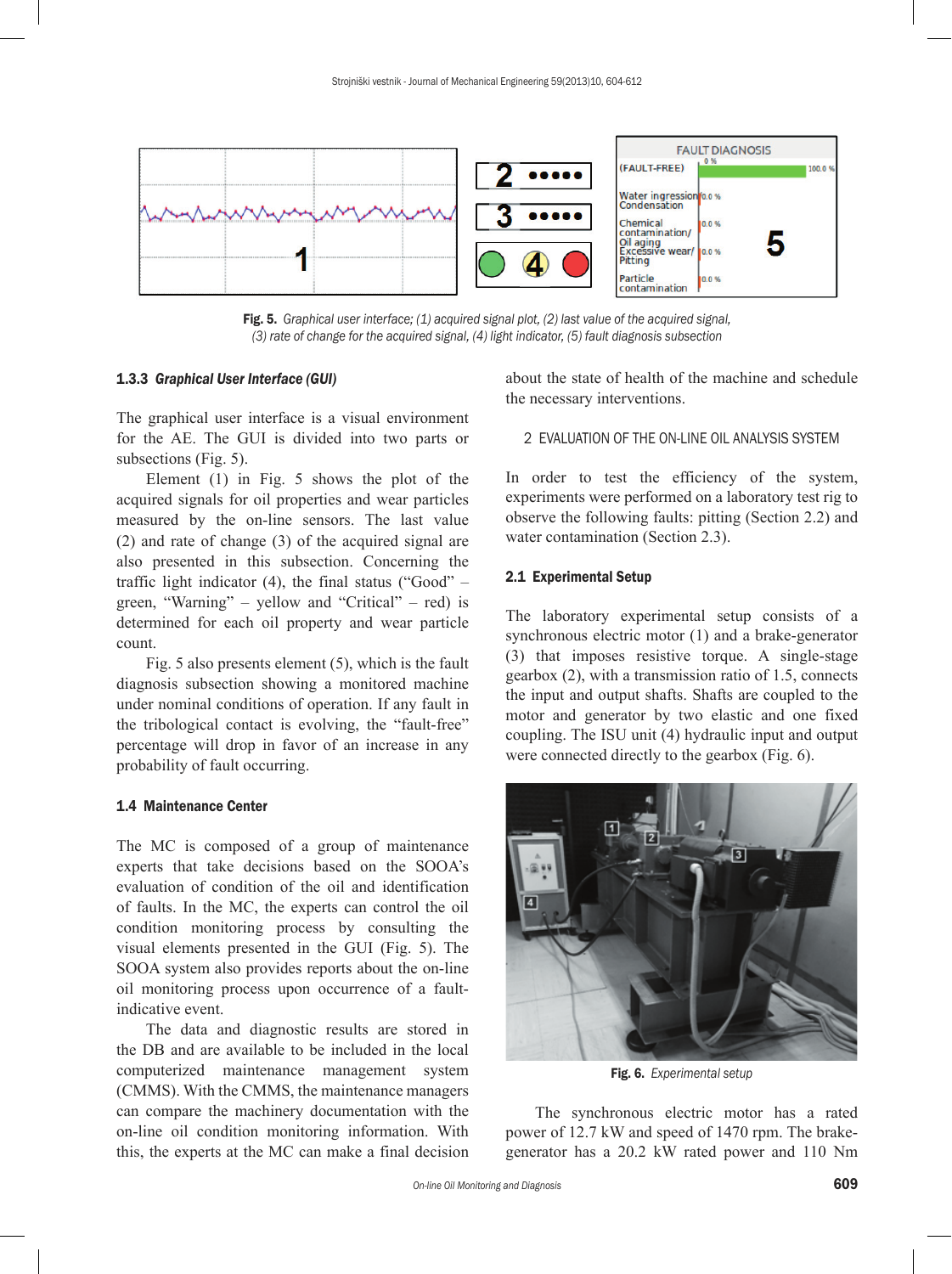maximum torque. Inside the gearbox, a pair of nitrated spur gears (DIN 42CrMo4) with 16 and 24 teeth was installed. Two liters of gear oil were poured inside the gearbox for each test.

Before starting the monitoring process, the CDA's input parameters were inserted into the DM as presented in Table 3.

Table 3. *Input parameters for the Change Detection Algorithm (CDA)*

| Data<br>window | CUSUM<br>thresholds |                 | Trend state<br>thresholds |                      |
|----------------|---------------------|-----------------|---------------------------|----------------------|
| length<br>[h]  | Th <sub>1</sub>     | Th <sub>2</sub> | $Th_{0}$                  | $Th_{\Omega}$<br>[%] |
| 3              | 5 %                 | 50 %            | $0.5 %$ /h                | 25%                  |
| 6              | 20<br>particl.      | 200<br>particl. | 100<br>particles/h        | 25%                  |
| 6              | 20<br>particl.      | 200<br>particl. | 20<br>particles/h         | 25%                  |
|                |                     |                 |                           |                      |

All parameters presented in Table 3 were determined from observation and testing of the data from previous experiments on the experimental setup. These are the parameters we recommend for on-line monitoring of gear oil for this specific experimental setup. These parameters can be changed from the GUI at any time by the maintenance expert once the type of lubricant or the machine elements have been changed by the maintenance intervention.

# 2.2 Pitting Test

The pitting test was conducted for 120 hours. The sampling time was 1 minute for every analysed signal. The test was conducted under time varying torque conditions to test the influence of load variation in promoting pitting phenomena. The torque was set to vary in steps of 33% of the motor's maximum torque every 7 hours, as shown in the profile presented in Fig. 7. The motor speed was set to a constant 1296 rpm.

The acquired data was analysed and presented in the GUI (Fig. 5). To present the results of the pitting test from GUI in a more suitable form, we prepared the plots as shown in Fig. 8. The fine black lines in Fig. 8a and b show the number of small and largesized ferrous particles generated during the pitting test.

During the running-in period, from 0 to 56 hours, the small and large-sized particles increased very slowly. Following the running-in period, both sizeclass particles started to increase faster (Fig. 8a and b). In the running-in period, the fault-free probability is 100%, meaning that no faults occurred.

After this period, CDA indicated an increase in the number of small and large-sized wear particles (Fig. 8, "Changing +"). CDA's indication transmitted to DA which calculated the fault-free probability and excessive wear in the tribological contact. The probability of fault-free then decreased from 100 to 72% (white bold line). On the other hand, the probability of excessive wear increased from 0 to 50% first and to 100% after (black dashed line). The pitting fault was fully indicated by the diagnostics module after 62 hours of the test run. Pitting on the gear teeth surface was confirmed with visual inspection at the 72nd hour.

The following variations in CDA's output and DA's calculation of fault-free and excessive wear probability are resulted from the variations in imposed torque, [Fig. 7.](#page-6-0)



<span id="page-6-0"></span>Fig. 7. *The time varying torque profile and temperature evolution*

#### 2.3 Water Contamination Test

This test was performed in order to observe and indicate the influence of water contamination in the operating gear oil. The water contamination test lasted for 60 hours. Motor speed was set to a constant 1000 rpm and the torque to constant 28 Nm. After 5 hours of the test run, 1 ml (500 ppm) of tap water was dropped through an inlet socket into the gearbox (white circle in Fig. 9).

The water ingression immediately produced an abrupt change in the relative water content. After this change, the relative water content slowly decreased until 60 hours into test run (Fig. 9).

After approximately 6 hours, the fault-free indication dropped from 100 to 86% (white bold line). At the same time, DA indicates an increase in the water contamination probability, from 0 to 50% and then to 100% (black bold line). This fully confirms that the gear oil was contaminated with water.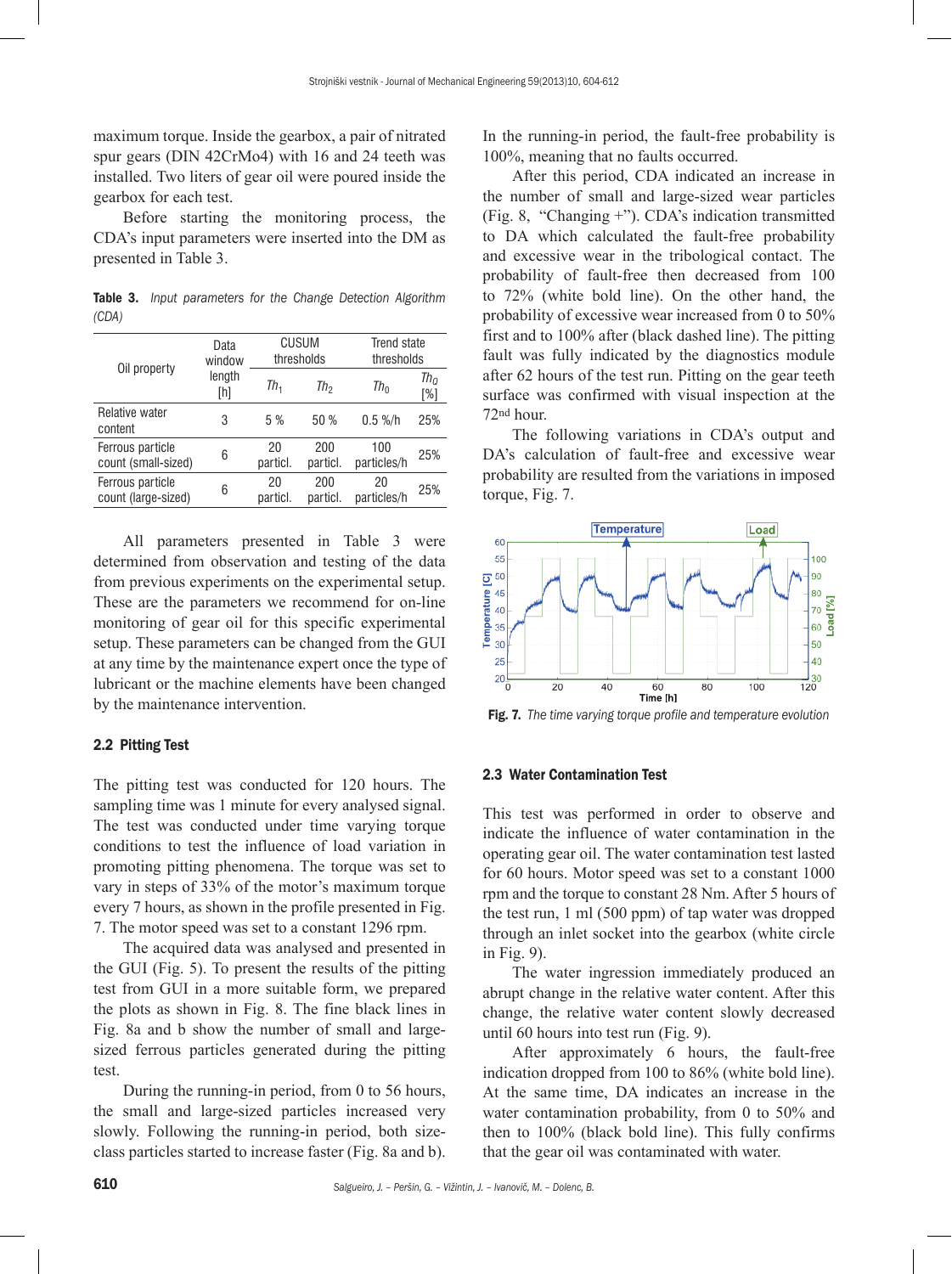





Fig. 9. *Results from the water contamination experiment*

After 18 hours of operation, CDA detects that the relative water content readings are stable. As a consequence of this, the DA fault-free results increase

back to 100% and the water contamination probability falls to 0%.